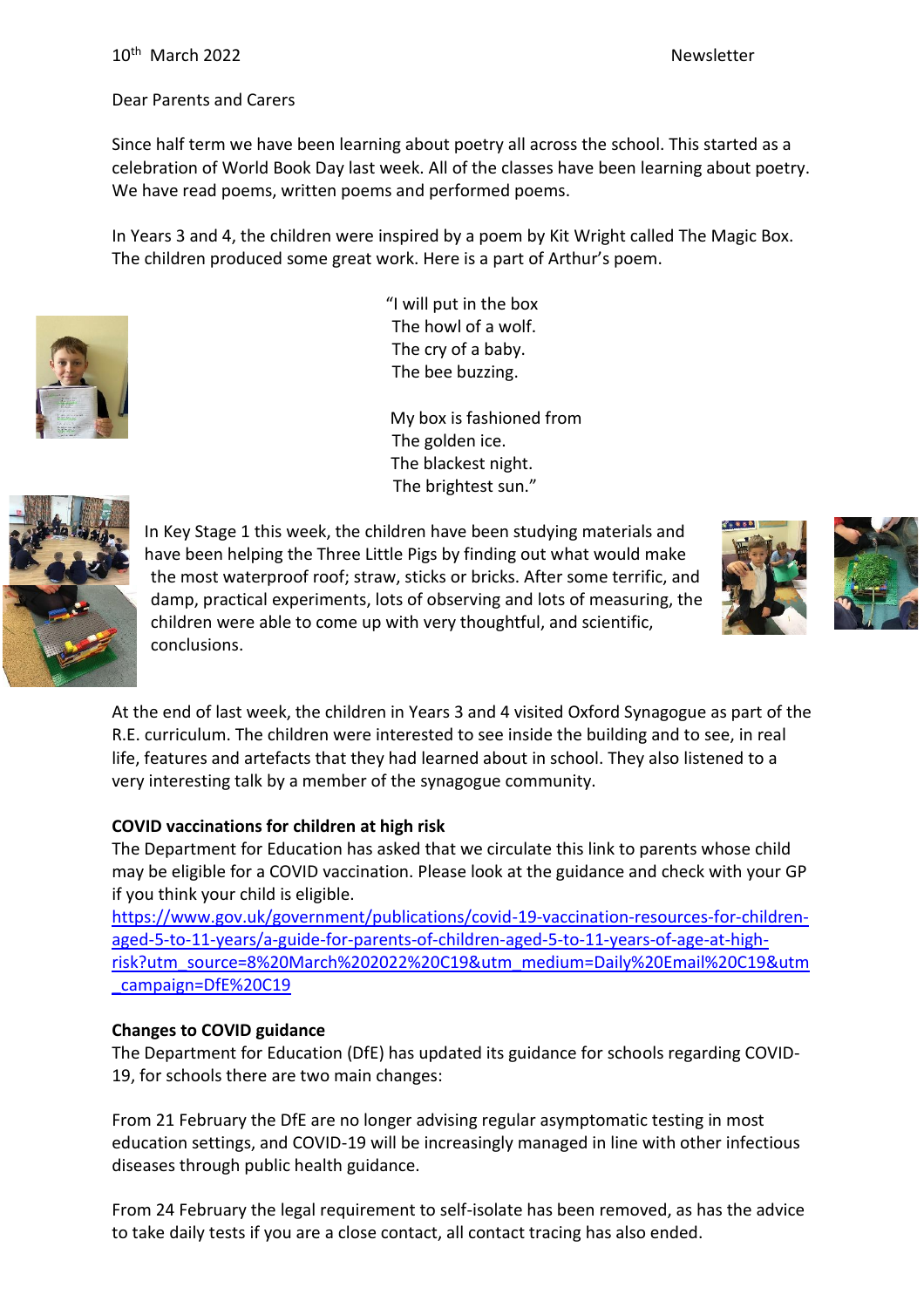The guidance states that children with COVID-19 should not attend school while they are infectious. They should take an LFD test from 5 days after their symptoms started (or the day their test was taken if they did not have symptoms) followed by another one the next day. If both these tests results are negative, they should return to school, as long as they feel well enough to do so and do not have a temperature. If your day 5 LFD test result is positive, you can continue taking LFD tests until you receive 2 consecutive negative test results. The table below is helpful to illustrate this:



How to safely return to your normal routine before 10 days

## **Ukraine**

RAF Brize Norton are working with the Red Cross and If you would like to donate items for Ukraine, please bring them into your child's classroom tomorrow where they will be collated and taken for collection by volunteers from RAF Brize Norton.

Brize Norton have asked that these be of the following: Dried food (Long-life items only)

- Water
- First Aid Supplies
- Toiletries & Sanitary Items
- Warm Clothes & Underwear (only good condition/unused & clean)
- Sleeping Bags (no duvets or pillows)
- Children's toys (small items only; pens/colouring books/small teddies etc)

If you would like to donate money to support the British Red Cross you can do so using the following link: https://www.justgiving.com/fundraising/dayforukraine

### With best wishes

Deborah Nind and the WF Team

### **Our assembly theme for the month of March is Hope**



Writer of the week – Enid in Year 3 Mathematician of the week – Ben in Year 6 Reader of the week – Gracie in Year 1 Value of the Week – Beatriz in Year 4 BLP of the Week – Isla in Year 3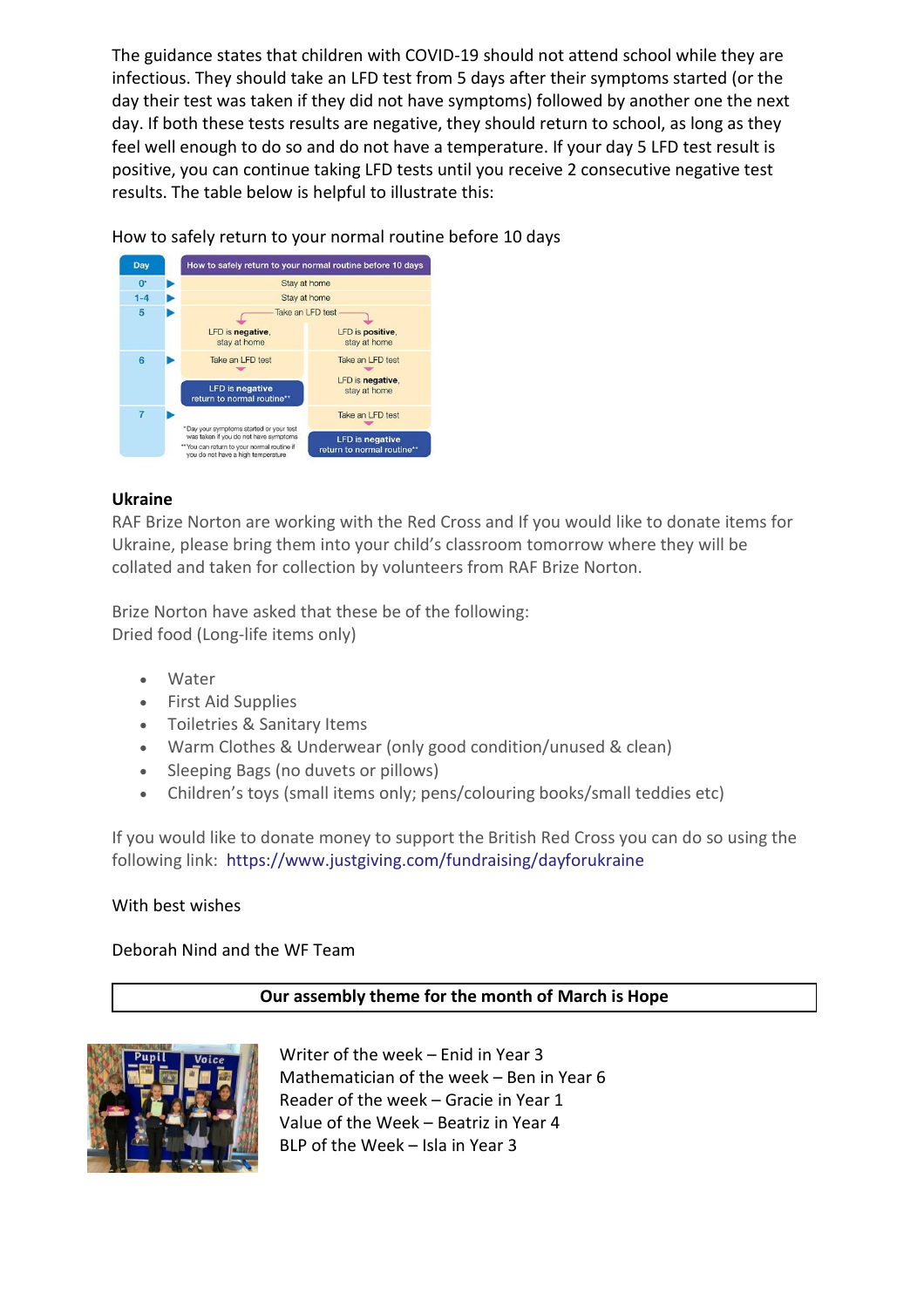## **Celebration of achievements**

This week, Warren & Lily-Rose in Year 5 and Tyler in Year 6 have been awarded their Bronze merit arrows. Asher in Year 5 has been awarded his silver merit arrows. Well done to them for successfully completing a range of activities to a high standard to be awarded their arrow badge.

## **Celebration of achievements**

Congratulations to the following children who have reached her 175 nights of reading at home: Tilly & Oscar in Nightingales. Alfie in Swallows. Nancy in Owls. Ben, Martha & Harry in Kestrels. Dora in Eagles. Congratulations to the following children who have reached their 150 nights of reading at home: Ella & Luka in Kingfishers. Leah & Osian in Nightingales. Laura in Swallows. Daisy in Owls. Congratulations to the following children who have reached their 125 nights of reading at home: Esther & Isabella in Kingfishers. Jasper in Nightingales. Elliot, Sofia, Pedro & Arthur in Swallows. Maxim in Kestrels. Congratulations to the following children who have reached their 100 nights of reading at home: Phoebe in Kingfishers. Radu & Gracie in Swallows. Congratulations to the following children who have reached their 75 nights of reading at home: Congratulations to the following children who have reached their 50 nights of reading at home: Emelia in Kestrels. Lupita in Eagles. Congratulations to the following children who have reached their 25 nights of reading at home: Poppy in Owls.

### **Attendance**

School starts at 8:45am, can you please make sure your child is in class by 8:45am. **EVERY SCHOOL DAY COUNTS!**

There are only 190 statutory school days in one year and 175 days (weekends and school holidays) available to use for holidays. Parents should avoid taking their children out of school during term time in order to go on holiday.

| <b>Class</b>      | Attendance for 14.02.22 - 18.02.22 |
|-------------------|------------------------------------|
| Eagles            | 100%                               |
| Kestrel           | 95.00%                             |
| Kingfishers       | 96.67%                             |
| Nightingales      | 97.60%                             |
| Owls              | 98.00%                             |
| Peregrine Falcons | 95.00%                             |
| <b>Red Kites</b>  | 98.21%                             |
| Robins            | 98.95%                             |
| Sky Larks         | 97.69%                             |
| Swallows          | 100%                               |
| Wrens             | 91.62%                             |
| Total             | 97.28%                             |

## **Breakfast Club**

Breakfast club runs every day from 07:30 – 08:45 in the Howard Hillsdon building (old playgroup). The children enjoy a range of breakfast cereals, fruit juices, yoghurts and toast, followed by the opportunity to play indoor games. The cost is £5.00 per child. If you would like your children to take part in breakfast club, **please see the staff in the office to book prior to attendance.**

## **News from the PTA**

Thank you for all of your help and support for us serving pancakes last week, we have donated a wonderful £66.49 to UNICEF.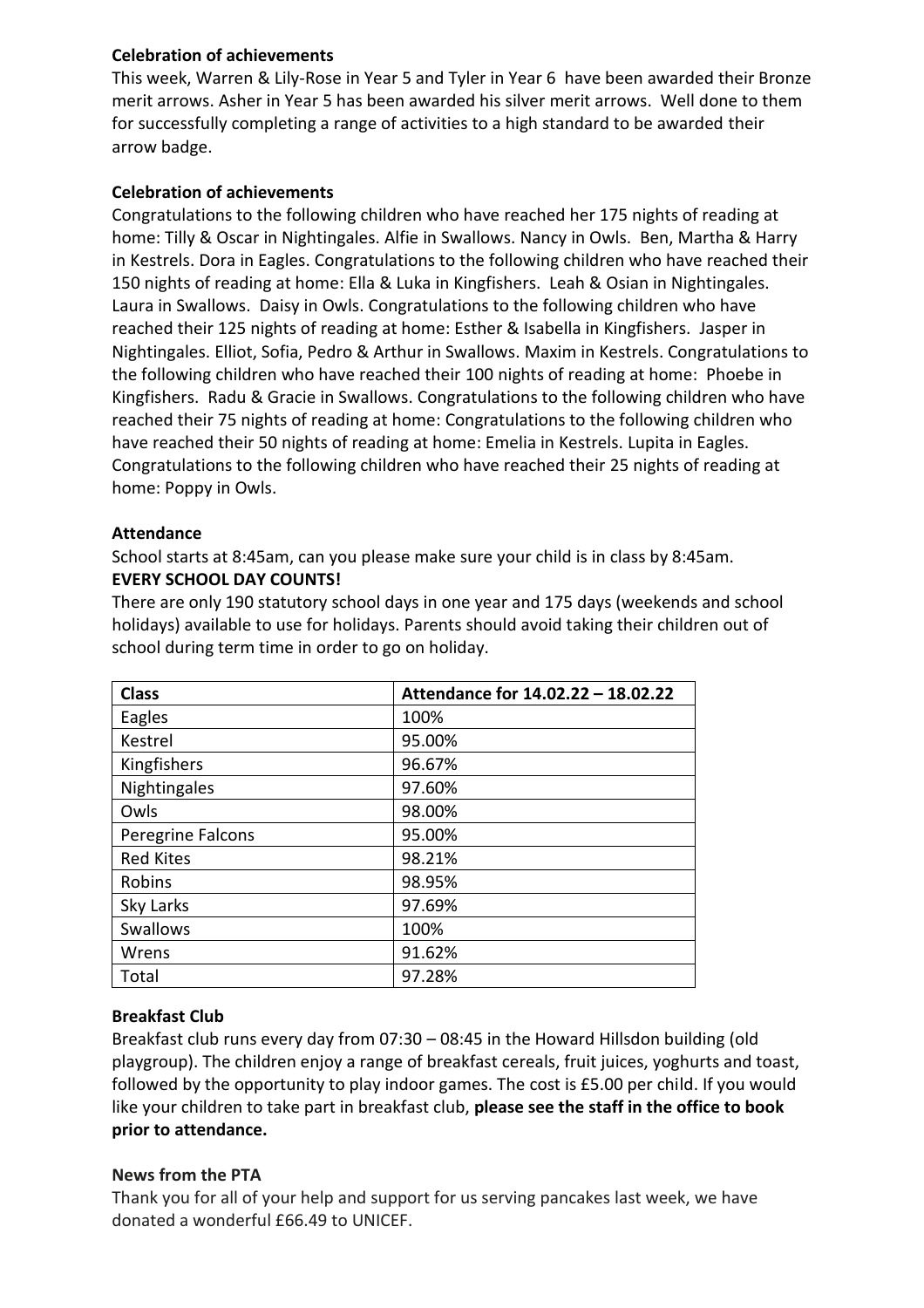The next PTA meeting is booked in for Thursday 10th March at 7.30pm via zoom. We will be discussing the Summer Fete and trying to book in some activities and events before the end of term.

If you would like the log in details please email us at [williamfletcherschoolpta@gmail.com](mailto:williamfletcherschoolpta@gmail.com) All welcome!

Support William Fletcher School by signing up to Your School Lottery and you could also WIN a £500 Bike voucher.

With just 50 tickets purchased this could raise an amazing £1,000 a year for the school. For more info or to sign up please visit [yourschoollottery.co.uk](http://yourschoollottery.co.uk/) and search for William Fletcher.

Many thanks

# **I.M.P.S. Monthly Newsletter**

The I.M.P.S. monthly newsletter about cycle safety can be found here: https://mailchi.mp/aeaae813a763/cycle-safety-imps-march-2022-lesson?e=0a09b332b5

# **Calling all budding violin and cello players!**

County Music Service Teacher Mrs. Beaumont who comes into school has space to set up a new group for beginners on violin and / or cello. Lessons taught in small groups of 2-4 students for 20 minutes. Lesson will run at the end of school afternoon on a Wednesday afternoon finishing just after end of school day at 3.05. Students will be escorted buy the teacher for pick up at Reception for pick up. Charges apply, instruments can be hired if necessary. Suitable for both those in years 3 or 4 who have had whole class learning or new beginners. All welcome! For further info email:

[Victoria.beaumont@oxfordshire.gov.uk](mailto:Victoria.beaumont@oxfordshire.gov.uk)

## **Step 2 Dance Lessons**

A local dance company Step 2 that comes into school has lots of lessons for all range of ages. Please see website below for further details: [Step 2 Dance Oxford Homepage](https://www.step2dance.co.uk/home) — STEP 2 DANCE

## **Yarnton Youth Netball**

Open to boys and girls in years 3, 4, 5 & 6 from William Fletcher School. Training is on Wednesdays at the school, after school until 4pm. Places are limited, and if you are interested in your child taking part please email [yarntonyouthnetball@gmail.com](mailto:yarntonyouthnetball@gmail.com) for more details. This year we will be asking all youngsters involved to become members of England Netball for a small one-off fee, so that we can run the session as part of Yarnton Netball Club.

# **Spring Craft and Shopping Fair**

Yarnton Village Hall, Sunday 3rd April, 1-4pm Lots of local small business selling a range of goodies, including Wreaths, Bodyshop, Personalised Easter Gifts, Handmade Gifts & Products, Candles & Wax melts, Jewellery, Chocolate products and lots more! We will also have a Face painter, Raffle, and Tombola Refreshments will be available. A donation will be made to the charity – CHILDREN ON THE EDGE